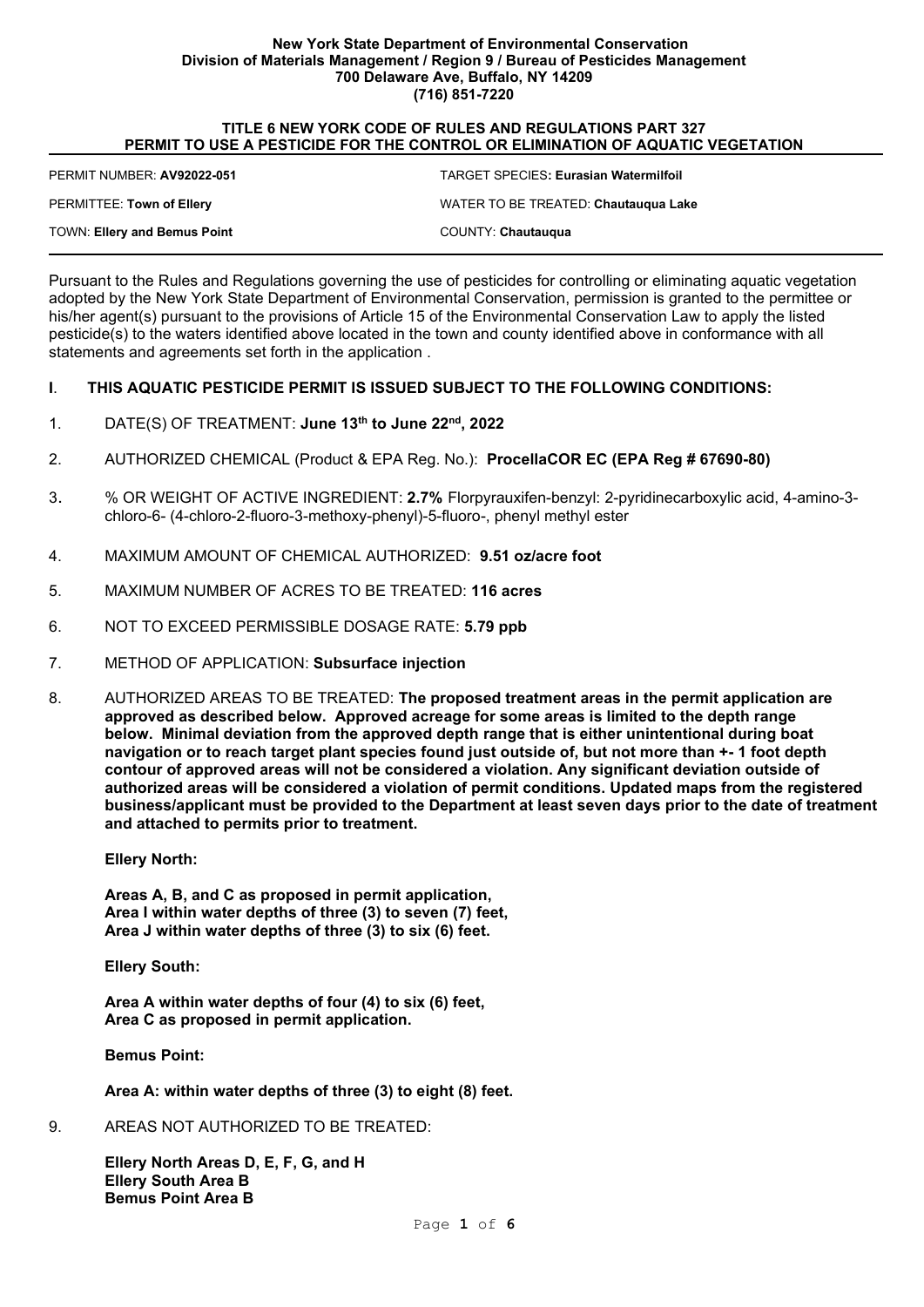- 10. TREATED AREAS MUST BE BUOYED PRIOR TO TREATMENT. ANY TREATED AREAS LOCATED OFFSHORE MUST BE BUOYED ON ALL FOUR CORNERS TO IDENTIFY THE AREA OF TREATMENT.
- 11. NAME OF REGISTERED BUSINESS/AGENCY: **Solitude Lake Management LLC**
- 12. BUSINESS/AGENCY REGISTRATION NO.: **16505**
- 13. NAME OF CERTIFIED APPLICATOR(S): **Glenn Sullivan**
- 14. CERTIFIED APPLICATOR ID NO.: **C0680740**
- 15. THIS PERMIT IS VALID FOR ONE APPLICATION.
- 16. UNDEVLOPED SHORELINES CANNOT BE TREATED WITH PESTICIDE.
- 17. WIND SPEEDS THE DAY OF TREATMENT CANNOT BE, OR FORECASTED TO BE, ABOVE 10 MPH.
- 18. DISSOLVED OXYGEN LEVELS WITHIN TREATMENT AREAS MUST BE MEASURED PRIOR TO TREATMENT AND BE FOUND TO BE GREATER THAN 6 mg/L.
- 19. WARNING/NOTIFICATION SIGNS APPROVED BY THE DEPARTMENT MUST BE POSTED AS DESCRIBED IN SECTION IV. SIGNS MUST REMAIN POSTED UNTIL ALL RESTRICTIONS ARE REMOVED AS DETERMINED BY SAMPLE RESULTS AND AGREED UPON BY THE DEPARTMENT.

### **II. USE OF THE TREATED WATERS AND THOSE WATERS AFFECTED BY THE TREATMENT WILL BE PROHIBITED OR RESTRICTED AS FOLLOWS:**

- 1. Do not use water from treated areas for irrigation of agricultural crop, greenhouse, nursery, and hydroponic irrigation until concentrations are below 1 ppb (<1 ppb) active ingredient as determined by FasTest or determined by the Department approved model to have degraded/diluted to below 1 ppb unless an activated carbon or similar filtration process is utilized prior to the water use.
- 2. Do not use water for irrigation of landscape vegetation or other forms of non-agricultural irrigation (excluding greenhouse, nursery and turf) until concentrations are below 2 ppb (<2 ppb) as determined by FasTest or for 5 days following in-water application.
- 3. To minimize potential exposure in compost, do not use water from treated areas for livestock watering until concentrations are below 1 ppb (<1 ppb) active ingredient as determined by FasTest.
- 4. Water use restrictions will remain in effect until sample analysis determines concentrations are at or below the labeled limit.

### **III SAMPLING REQUIREMENTS**

- 1. To remove the water use restrictions and take down the Warning/Notification signs a sample must be taken from each treatment area and at the outlet and results must be below 1 ppb active ingredient. The first sample shall be taken 24 hours following treatment. Second sample will be collected five (5) days after treatment. If the second sample exceeds 1 ppb, an additional sample will be collected within five (5) days of receiving the results. Sample locations are designated on maps provided with the application and are labeled: E1-P, E2-P, E3-P, E9- P, E11-P, BP2-P, E13-P, E16-A/P, O1, O2, and O3.
- 2. Additional samples of raw and treated water are required at both public water intakes, Chautauqua Institute and Chautauqua Water District #2, 24 hours following treatment and five (5) days following treatment. Please contact CCDOH to coordinate sample collections, (716) 753-4481.
- 3. Dissolved oxygen sampling is to be completed in each treatment area prior to treatment and in each treatment area five (5) days after treatment.
- 4. All sampling results must be reported immediately (within 24 hours) to Bureau of Pesticides Management, NYSDEC, 700 Delaware Ave, Buffalo, NY 14209 and robert freese@dec.ny.gov when received by permittee.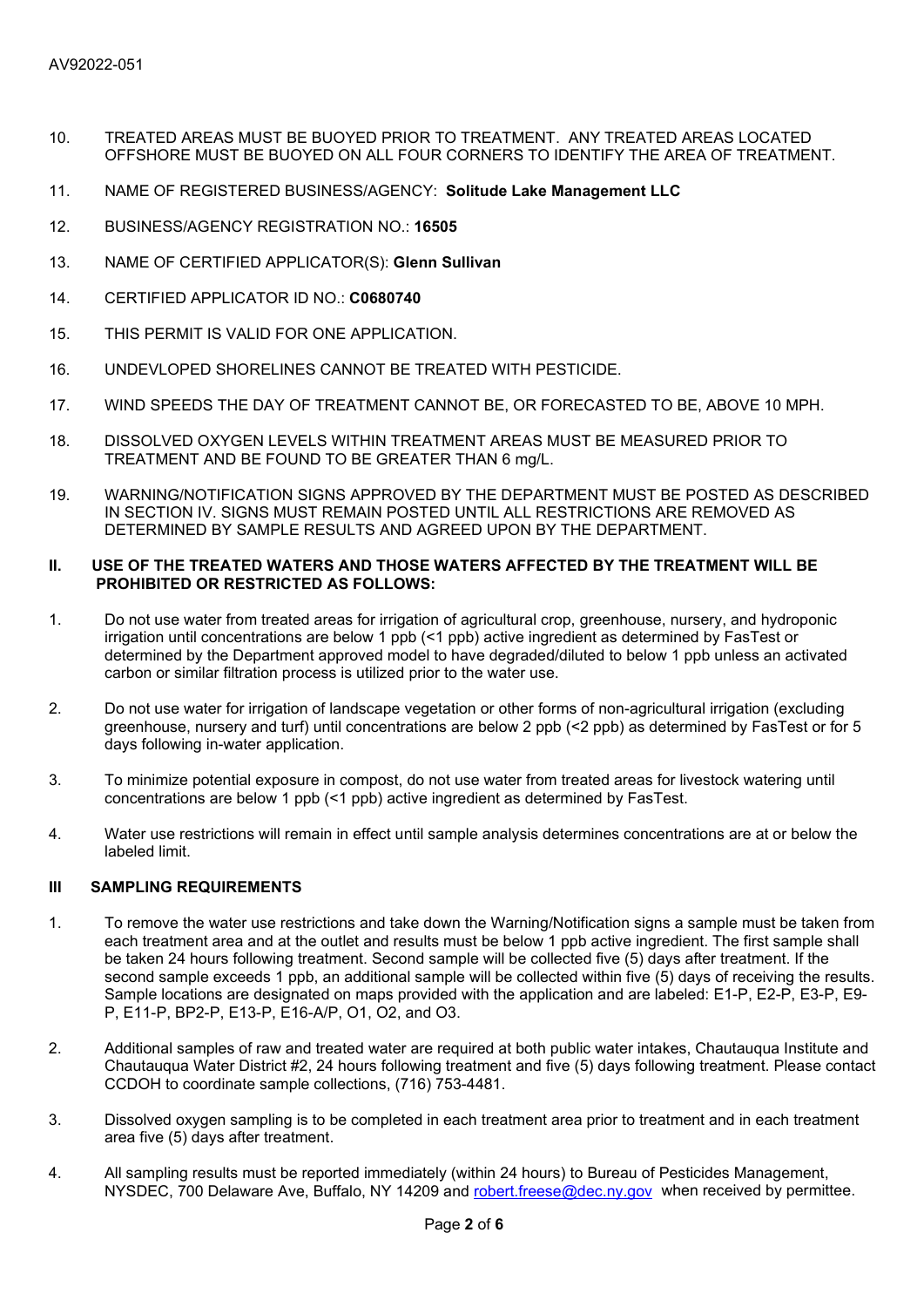5. All sampling results must also be reported immediately (within 24 hours) to Jessica Wuerstle, Chautauqua County DOH, Director of Environmental Health, at wuerstli@chqqov.com.

### **IV. NOTIFICATION REQUIREMENTS**:

- 1. **Riparian Owner and User Notification:** Prior notice of the actual date(s) of treatment and water use restrictions must be given to any party likely to be adversely affected.
- 2. **Posting of Warning/Notification Signs Prior to Treatment:** Warning/Notification signs must be posted conspicuously at all public access sites, including public boat launch sites and parks, within and adjoining the treatment area. The signs shall be posted with warnings at a distance of no more than 50 feet per sign; shall be posted at a minimum height of thirty inches (30") above the ground to the top of the sign; and shall be > 6" x 8 in size with a minimum of 2 signs per site; made of suitable weather-resistant material with a background color of yellow and black lettering. These signs shall be approved by the Department bearing the water use restrictions and must be posted as described in the requirements. Posting is required until all restrictions are met and agreed upon by the Department.
- 3. **This sign shall include the following information in an acceptable format to the Department:** "NOTICE. This waterbody has been treated with a pesticide for aquatic weed control. (Name of pesticide shall be included) Do not enter treatment area until after treatment." The signs posted must include:
	- a. Date and time of treatment<br>b All water use restrictions
	- All water use restrictions
	- c. Description of treatment area
	- d. Contact person's name and cell phone number
	- e. If applicable, statement that signs will be updated as water use restrictions are lifted
- 4. **Agency Notifications:** The following must be notified at least seven (7) days and no more than fourteen (14) days prior to the date of each pesticide treatment: Robert Freese, Pesticide Control Specialist 2, NYSDEC, 700 Delaware Ave, Buffalo, NY 14209 P: 716-851-7220 | robert.freese@dec.ny.gov

The permittee must also provide seven to fourteen-day notice to the **Regional Office of the New York State Health Department**, where the water body or outflow waters serve as water supplies. Please contact: Jessica Wuerstle, Director of Environmental Health Service, Chautauqua County Department of Health and Human Services, P: 716-753-4772 | [wuerstlj@chqgov.com](mailto:wuerstlj@chqgov.com)

a.) Representative(s) of the DEC (Pesticide Control Specialist maintain the right to be present during all pesticide treatments.

b.) In the event conditions necessitate rescheduling of the treatment, the Department must be notified 24 hours prior to the date the rescheduled treatment will occur. If treatments are rescheduled, the permittee must make a new request to the Department if a waiver is desired.

c.) Any waiver must be explicitly granted by the Department in writing and may not be implied by the absence of the Department's representative. Any waiver granted by the Department shall be effective only for the specific application and treatment date/time for which it was granted.

d.) In the event conditions necessitate rescheduling the pesticide treatment, the following must be notified 24 hours prior to the date the rescheduled treatment will occur: Robert Freese, Pesticide Control Specialist 2, NYSDEC, 700 Delaware Ave, Buffalo, NY 14209 P: 716-851-7220 | [robert.freese@dec.ny.gov](mailto:robert.freese@dec.ny.gov)

e) If no treatment is made, and the permit is not used, the following must be notified: Robert Freese, Pesticide Control Specialist 2, NYSDEC, 700 Delaware Ave, Buffalo, NY 14209 P: 716-851-7220 | [robert.freese@dec.ny.gov](mailto:robert.freese@dec.ny.gov)

## **V. REPORTING**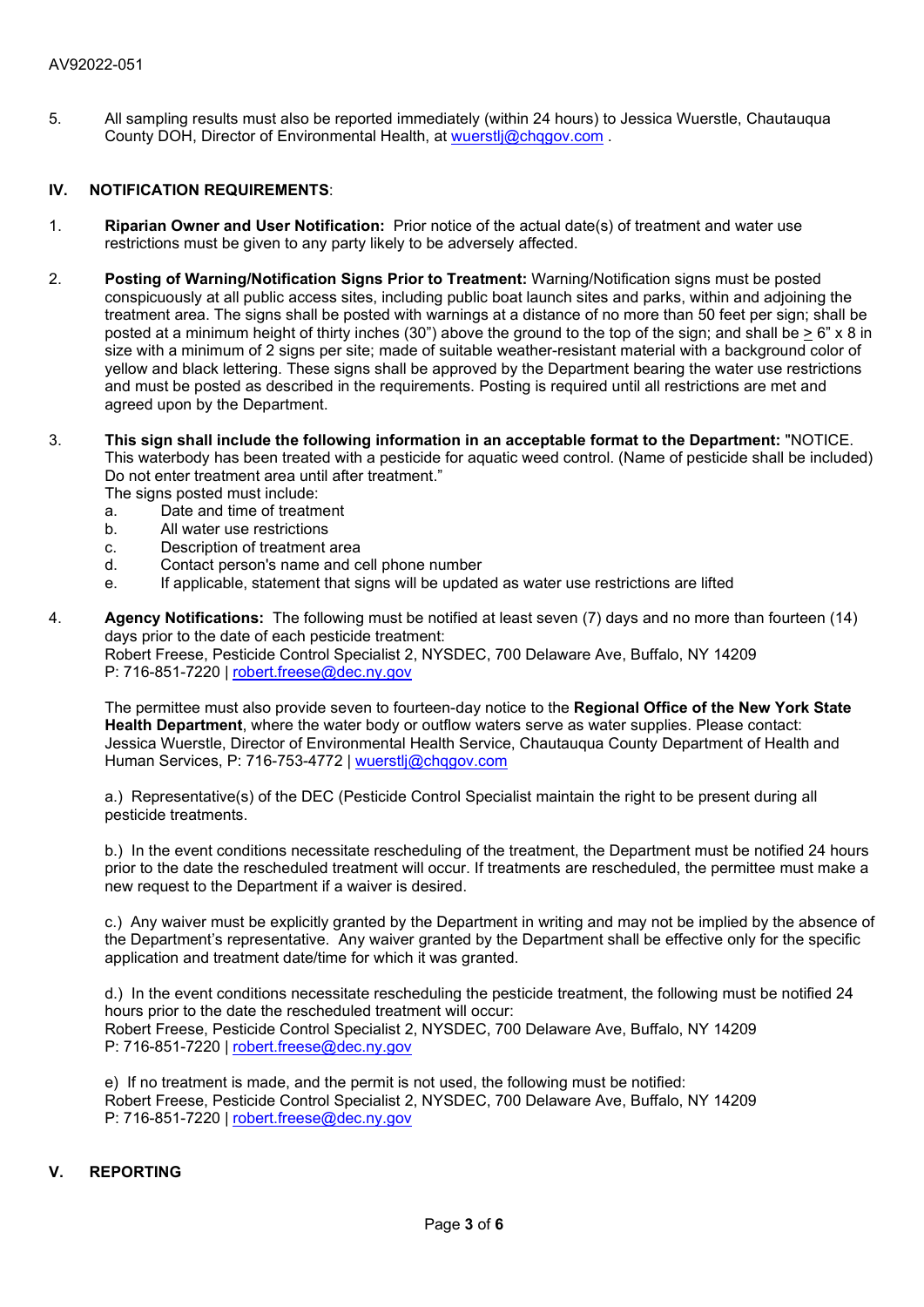# AV92022-051

1. **Final Report Required:** Permittee must submit a Final Report by November 30, 2022. The Report shall contain the following information for **each application site**: product name; active ingredient; EPA registration number; the total quantity of each pesticide used; number of acres or acre feet treated; targeted concentration; dosage rate; target organism; dissolved oxygen readings, and date(s) of application. **GPS maps of the exact treatment areas must also be included with each report**. The report must be submitted to Robert Freese, Pesticide Control Specialist 2, NYSDEC, 700 Delaware Ave, Buffalo, NY 14209.

This permit requirement does not preclude the statutory obligation of the permittee, or other pesticide applicator registered agency or registered business to comply with Annual Reporting requirements expressed at Section 33-1205 of the ECL.

2. **Post Treatment Evaluation Required:** A post treatment evaluation done in late Summer or early Fall, of each treatment area describing the status of aquatic plant species present and an estimate of their abundance shall also be reported before November 30, 2022.

## **VI. ADDITIONAL CONDITIONS OR RESTRICTIONS:**

- 1. **No Right to Treat Lands and Waters under Department Control** This permit grants no right to treatment of lands under control of the Department nor relieves the permittee of the responsibility to obtain permission from the Department for any treatment of waters lying under their control, unless a specific signed authorization appears on this permit.
- 2. **No Right to Treat Non-Target Areas** Issuance of the permit does not authorize the treatment or the drift of pesticides to non-target water or water lying on or passing through the property of others without their consent, nor relieve the permittee/applicator of any legal necessity to obtain such consent before treatment, nor relieve them of responsibility for damages to riparian owners or others.
- 3**. Follow Product Label Directions** The applicator must follow all product label directions. A copy of the product labeling, including any applicable Special Local Need (SLN) or supplemental labeling, must be on site during all treatments. The applicator, and all others handling the product, must wear appropriate personal protective clothing as required by label directions.
- 4. **Possession of a Valid Commercial Pesticide Applicator Certification** The applicator must possess valid Commercial Pesticide Applicator Certification in Category 5A with the permit issuing agency. The certified applicator must be on site during all treatments. The use of individuals now referred to as "Pesticide Technician" and/or "Pesticide Apprentice" in current regulation, is permitted as described in Title 6 NYCRR Part 325.7. In addition, the applicator, if contracted to complete the treatment, must possess valid registration as a Pesticide Application Business with the Bureau of Pesticides Management.
- 5. **Special Authorization Required for Multiple Treatments** This permit is valid for only one treatment, or a split treatment, during the calendar year and the treatment may not be repeated without special authorization from the Department.
- 6. **State Not Liable for Damage** The State of New York shall in no case be liable for any damage or injury to the structure or work herein authorized which may be caused by or result from future operations undertaken by the State for the conservation or improvement of navigation, or for other purposes, and no claim or right to compensation shall accrue from any such damage.
- 7. **Precautions Against Contamination of Waters** All necessary precautions shall be taken to preclude contamination of any wetland or waterway by suspended solids, sediments, fuels, solvents, lubricants, epoxy coatings, paints, concrete, leachate or any other environmentally deleterious materials associated with the project. Spill recovery materials shall be maintained at the temporary pesticide storage area.
- 8. **No Interference with Navigation** There shall be no unreasonable interference with navigation by the work herein authorized.

## **VII. GENERAL CONDITIONS – APPLY TO ALL AUTHORIZED PERMITS:**

1. **Facility Inspection by the Department** The permitted site or facility, including relevant records, is subject to inspection at reasonable hours and intervals by an authorized representative of the Department of Environmental Conservation (the Department) to determine whether the permittee is complying with this permit and the ECL. Such representative may order the work suspended pursuant to ECL 71-0301and SAPA 401(3).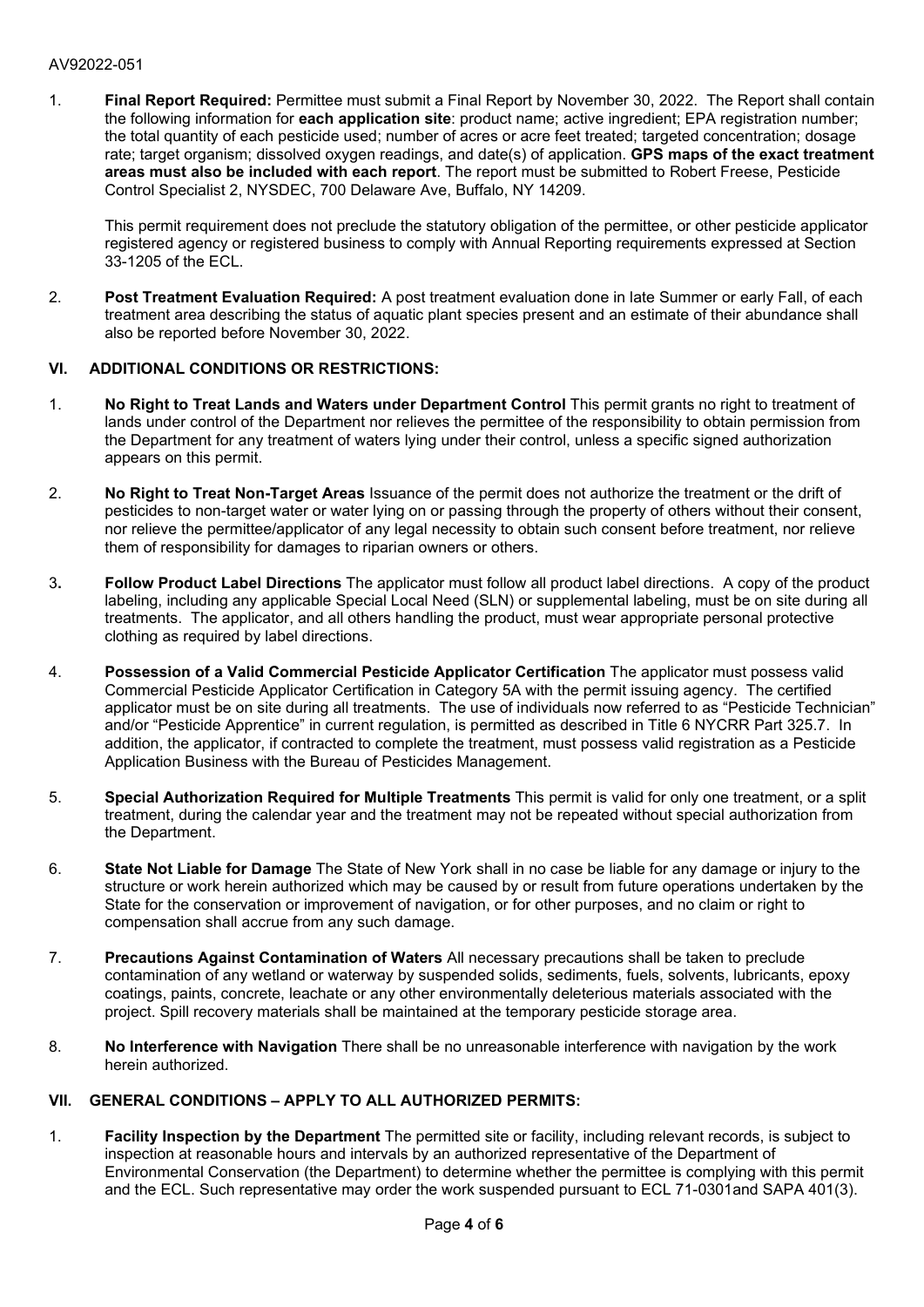The permittee shall provide a person to accompany the Department's representative during an inspection to the permit area when requested by the Department.

A copy of this permit, including all referenced maps, drawings and special conditions, must be available for inspection by the Department at all times at the project site or facility. Failure to produce a copy of the permit upon request by a Department representative is a violation of this permit.

- 2. **Relationship of this Permit to Other Department Orders and Determinations** Unless expressly provided for by the Department, issuance of this permit does not modify, supersede or rescind any order or determination previously issued by the Department or any of the terms, conditions or requirements contained in such order or determination.
- 3. **Applications for Permit Renewals, Modifications or Transfers** The permittee must submit a separate written application to the Department for permit renewal, modification or transfer of this permit. Such application must include any forms or supplemental information the Department requires. Any renewal, modification or transfer granted by the Department must be in writing. Submission of applications for permit renewal, modification or transfer is to be submitted to: NYS DEC, Bureau of Pesticides Management, 207 Genesee Street, Utica, NY 13501.
- 4. **Permit Modifications, Suspensions and Revocation by the Department** The Department reserves the right to modify, suspend or revoke this permit. The grounds for modification, suspension or revocation include:
	- a. materially false or inaccurate statements in the permit application or supporting papers;<br>b. failure by the permittee to comply with any terms or conditions of the permit:
	- failure by the permittee to comply with any terms or conditions of the permit;
	- c. exceeding the scope of the project as described in the permit application;
	- d. newly discovered material information or a material change in environmental conditions, relevant technology or applicable law or regulations since the issuance of the existing permit;
	- e. noncompliance with previously issued permit conditions, orders of the commissioner, any provisions of the Environmental Conservation Law or regulations of the Department related to the permitted activity.
- 5. **Permit Transfer** Permits are transferrable unless specifically prohibited by statute, regulation or another permit condition. Applications for permit transfer should be submitted prior to actual transfer of ownership.

# **VIII. NOTIFICATION OF OTHER PERMITTEE OBLIGATIONS**

#### **Item A: Permittee Accepts Legal Responsibility and Agrees to Indemnification**

The permittee expressly agrees to indemnify and hold harmless the Department of Environmental Conservation of the State of New York, its representatives, employees, and agents ("DEC") for all claims, suits, actions, and damages, to the extent attributable to the permittee's acts or omissions in connection with the permittee's undertaking of activities in connection with, or operation and maintenance of, the facility or facilities authorized by the permit whether in compliance or not in compliance with the terms and conditions of the permit. This indemnification does not extend to any claims, suits, actions, or damages to the extent attributable to DEC's own negligent or intentional acts or omissions, or to any claims, suites, or actions naming the DEC and arising under Article 78 of the New York Civil Practice Laws and Rules or any citizen suit or civil rights provision under federal or state laws.

#### **Item B: Permittee's Contractors to Comply with Permit**

The permittee is responsible for informing its independent contractors, employees, agents and assigns of their responsibility to comply with this permit, including all special conditions while acting as the permittee's agent with respect to the permitted activities, and such persons shall be subject to the same sanctions for violations of the Environmental Conservation Law as those prescribed for the permittee.

### **Item C: Permittee Responsible for Obtaining Other Required Permits**

The permittee is responsible for obtaining any other permits, approvals, lands, easements and rights-of-way that may be required to carry out the activities that are authorized by this permit.

## **Item D: No Right to Trespass or Interfere with Riparian Rights**

This permit does not convey to the permittee any right to trespass upon the lands or interfere with the riparian rights of others in order to perform the permitted work nor does it authorize the impairment of any rights, title, or interest in real or personal property held or vested in a person not a party to the permit.